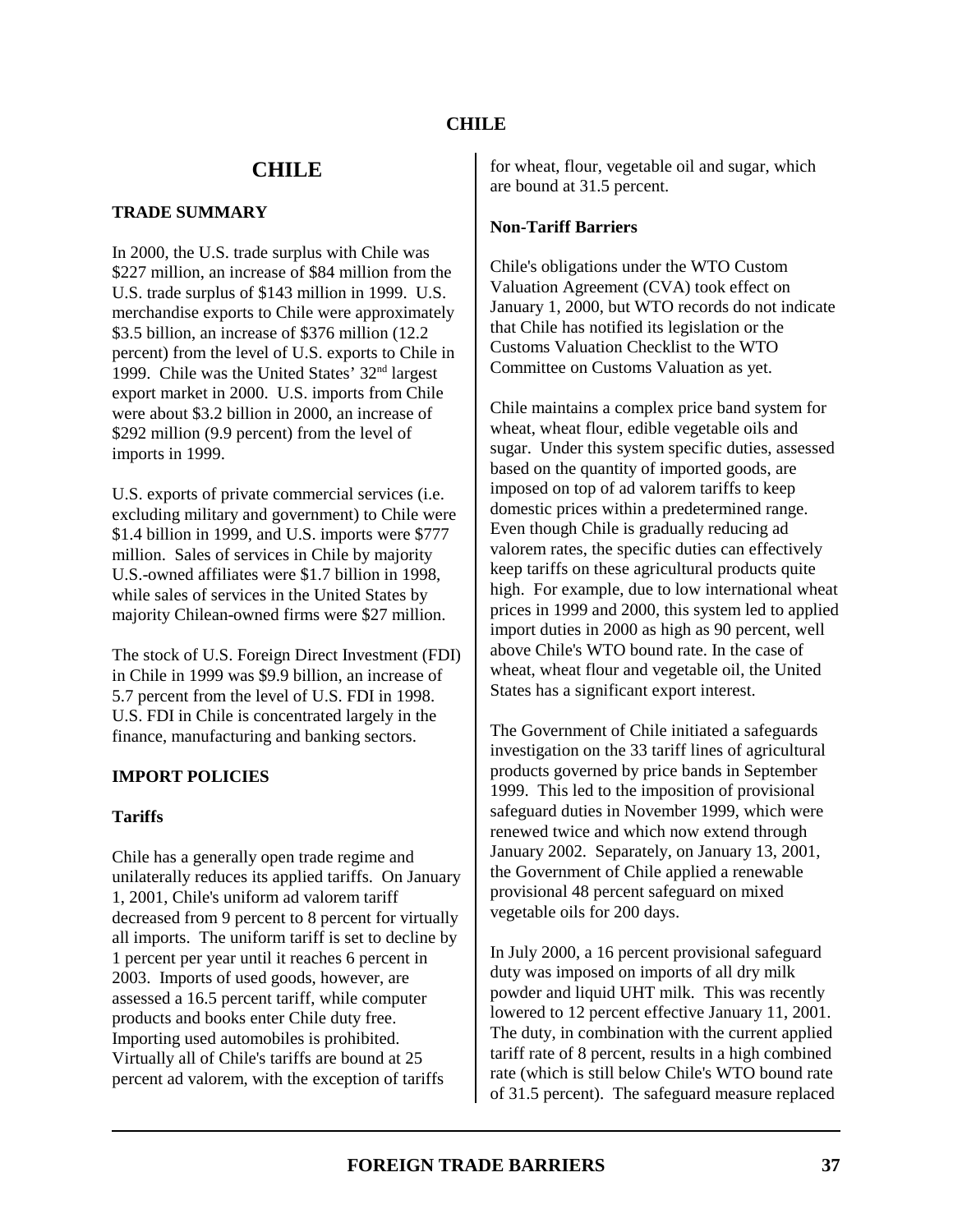a 21 percent countervailing duty, which had been imposed in January 2000 on dairy imports from the EU and United States. An extension of the safeguard measure to include cheese is reportedly being considered.

# **STANDARDS, TESTING, LABELING AND CERTIFICATION**

Chile's strict animal health and phytosanitary requirements prevent the entry of numerous products, such as Northwest cherries and some citrus. As a result of efforts by the U.S. Government on sanitary and phytosanitary issues, however, Chile has begun to open its market to some trade in certain U.S. horticultural products, including citrus, table grapes, kiwis, apples, and pears from the U.S. West Coast. Most recently, in October 2000, Chile published final rules providing market access for avocados and walnuts from California, and has drafted proposed rules, which would allow entry of certain citrus fruits from California and Arizona.

However, U.S. exports of fresh and frozen uncooked poultry are effectively blocked from the Chilean market by salmonella inspection requirements.In December 1999, Chile issued an emergency regulation that has restricted all U.S. exports of fertilized salmonid eggs in 2000, despite the disease free status of U.S. salmonid eggs. In 2000, Chile issued draft regulations, which are not based on Organization International des Epizooties' (OIE) international standards. On February 9, 2001, the United States signed a Letter of Agreement with Chile that will allow U.S. officials to certify U.S. salmonid egg exports as disease free while Chile finalizes its regulation and implements international standards. Only recently have imports been permitted to resume, but under rules which will strongly discourage trade. The U.S. Government is urging changes to these rules.

Both poultry and red meat imports from the U.S. are also severely constrained by Chile's failure to recognize the U.S. meat and poultry inspection

systems, thus limiting access only to those plants which pay for Chilean inspectors to travel to the U.S. to inspect and certify them. The same rule applies to and constrains U.S. trade in other livestock products, such as dairy and feed ingredients. Further, Chile does not permit U.S. beef in consumer cuts to enter the market without being graded and labeled to Chilean standards, which are incompatible with the U.S. grading and labeling system.

According to U.S. and Chilean industry sources, U.S. dry peas exported to Chile are subject to Chilean fumigation requirements, although Canadian dry peas are not. The Chilean government is studying a rule proposed by the Health Ministry to require mandatory labeling of food products containing transgenic ingredients. The United States Government continues to press Chile to implement and enforce WTO-consistent sanitary and phytosanitary requirements.

## **GOVERNMENT PROCUREMENT**

Government entities in Chile usually do their own procurement. Chilean law calls for public bids for large purchases, although procurement by negotiation is permitted in certain cases. Foreign and local bidders on government tenders must be registered with the Chilean Direccion de Aprovisionamiento del Estado (Bureau of Government Procurement Supplies). They must also post a bank and/or guarantee bond, usually equivalent to 10 percent of the total bid; to assure compliance with specifications and delivery dates. Chile is not a member of the WTO Agreement on Government Procurement.

# **EXPORT SUBSIDIES**

Chile employs a number of export-promotion measures to help nontraditional exports. ProChile, the Export Promotion Bureau of the Chilean Ministry of Foreign Affairs, promotes and diversifies Chile's exports by providing grants to private companies or industries for export promotional activities, assistance that goes beyond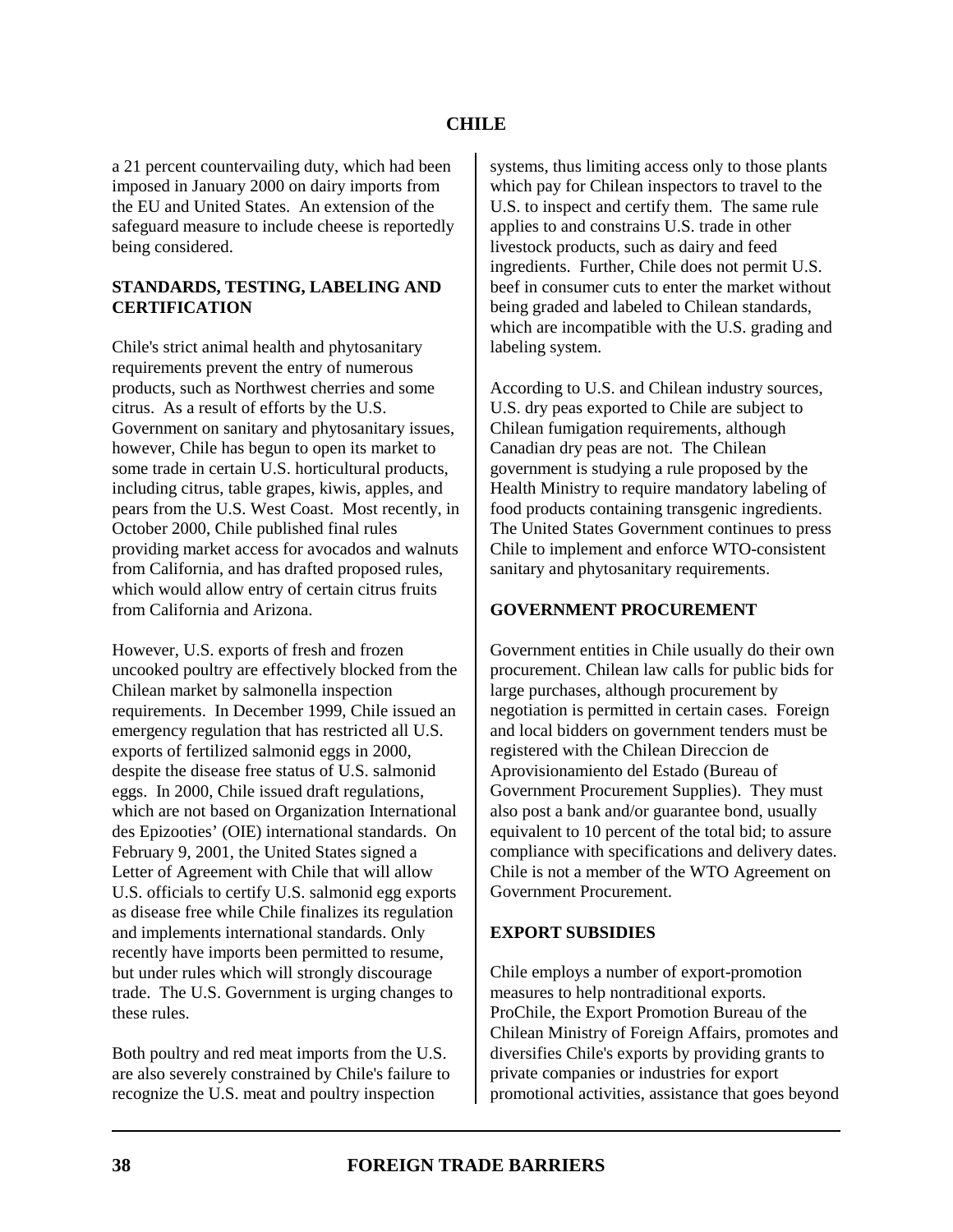what would be considered general export promotion. ProChile efforts are aimed at the promotion of specific products to targeted export markets. It also provides direct financial assistance to the participating firms. Chile provides a simplified duty drawback program for non-traditional exports, which does not rebate actual duties paid on imported components. Instead, the program refunds a percentage of the value of exports. Companies purchasing capital equipment domestically can borrow up to seventythree percent of the amount of customs duties that would have been paid on the capital goods if they had been imported. If the capital goods are ultimately used in the production of exports, the loan balances and any unpaid interest are waived and the producer is not required to repay the loan. Another export-promotion measure lets all exporters defer import duties for up to seven years on imported capital equipment or receive an equivalent subsidy for domestically produced capital goods. Chile has announced that it will phase out the simplified drawback program, in accordance with its WTO commitments.

### **INTELLECTUAL PROPERTY RIGHTS PROTECTION**

#### **Patents and trademarks**

Chile implemented a patent, trademark and industrial design law in 1991 that provides product patent protection for pharmaceuticals and a limited form of pipeline protection. While the law is generally strong, deficiencies exist, including: a term of protection inconsistent with the TRIPS term of 20 years from filing; no provisions for restoring the patent term in appropriate circumstances; inadequate industrialdesign protection; and a lack of full "pipeline" protection for pharmaceutical products patented in other countries prior to the time which product patent protection became available in Chile. The Government of Chile introduced legislation in 1999 intended to make this and other Chilean intellectual property laws fully TRIPS consistent. However, this legislation was not passed prior to

January 1, 2000, when Chile's TRIPS obligations came into effect and still has not been approved by the Chilean Congress.

The U.S. Government has urged the Government of Chile to ensure that TRIPS consistent intellectual property protection be provided as soon as possible. The Chilean Congress should address the draft bill soon after reconvening in March 2001. Amendments to the draft law substantially improve protection for undisclosed data, including test data confidentiality. The Chilean patent office still faces a significant backlog of patent applications, although the Government of Chile made some progress in this area in 1999 and 2000.

Chile's trademark law is generally consistent with international standards, but contains some deficiencies, including: no requirement of use to maintain trademark protection; a "novelty" requirement for trademark registrations; unclear provision for trademarking figurative marks, color or packaging; and no provisions for protection of "well-known" marks. Some U.S. trademark holders have complained of inadequate enforcement of trademark rights in Chile.

# **Copyrights**

Chile revised its copyright law in 1992, extending the term of protection to the author's life plus 50 years, the standard in the WTO TRIPS Agreement. While the copyright law provides protection that is nearly consistent with international standards in most areas, shortcomings remain. The Chilean law does not clearly protect computer software as a "literary work," does not provide clear rental and importation rights, provides inadequate penalties, has no provision for *ex parte* civil searches, is uncertain regarding the availability of injunctions and temporary restraining orders, and places unnecessary constraints on contractual rights. Despite active enforcement efforts, piracy of computer software and video recordings remains significant. Revision of the 1992 copyright law is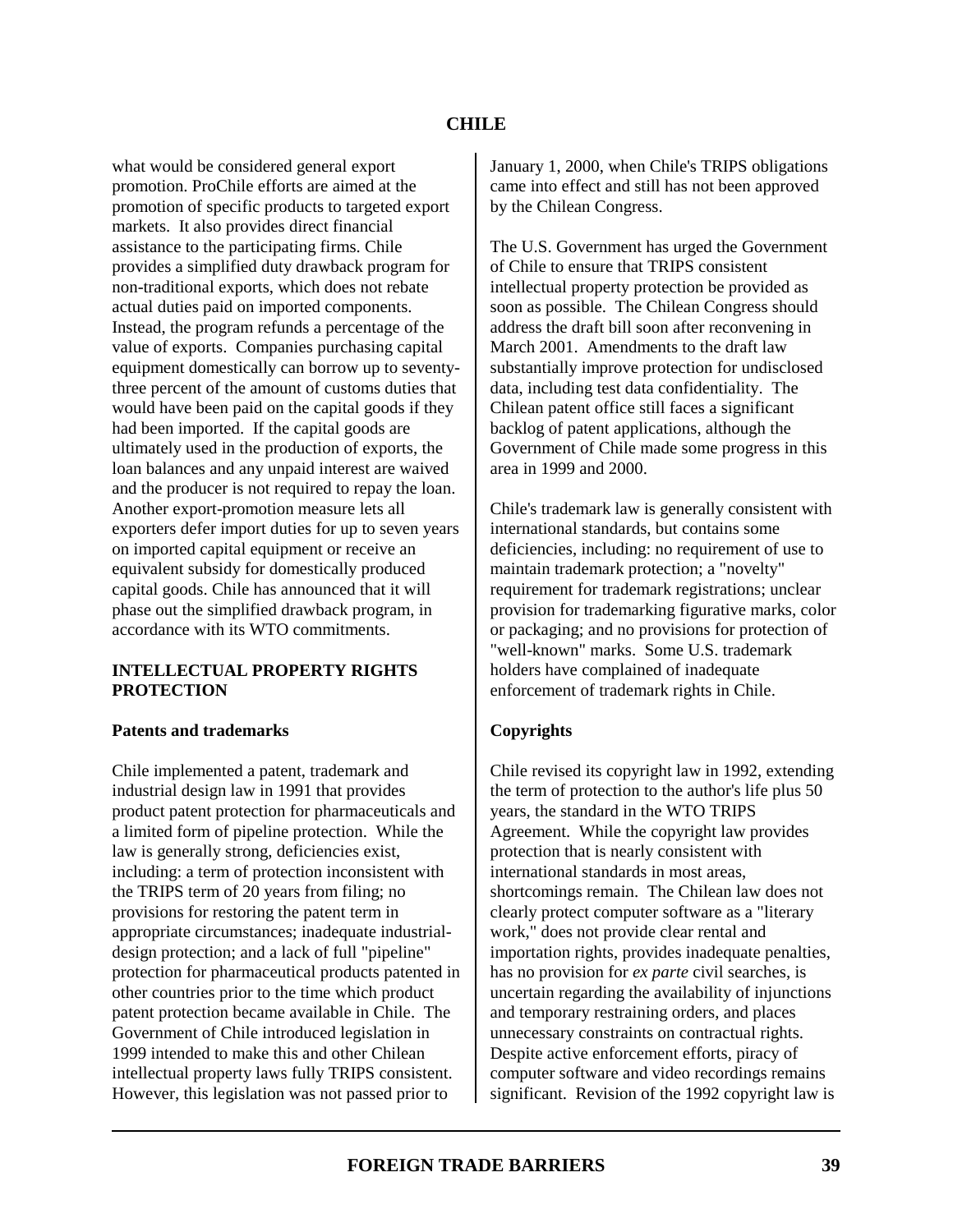also addressed in the Government of Chile's 1999 intellectual property rights bill.

Chile has not yet ratified the WIPO Treaties on Copyright and Performances and Phonograms.

#### **SERVICES BARRIERS**

Chile's relatively open services trade and investment regime stands in contrast to its relatively limited GATS commitments. In particular, Chile maintains a "horizontal" limitation, applying to all sectors in Chile's GATS schedule, under which authorization for foreign investment in service industries may be contingent on a number of factors, including: employment generation, use of local inputs and competition. This restriction undermines the commercial value and predictability of Chile's GATS commitments.

Chile has made WTO commitments on most basic telecommunications services, adopting the WTO reference paper on regulatory commitments and ratifying the GATS Fourth Protocol. Nonetheless, U.S. companies occasionally complain of regulatory delays.

During the 1997 WTO financial services negotiations, Chile made commitments in banking services and most securities and other financial services. However, Chile made commitments neither for asset management services, including the management of mutual funds or pension funds, nor for financial information services. Chile also reserved the right to apply economic needs and national interest tests when licensing foreign financial service suppliers. In practice, Chile has allowed foreign banks to establish as branches or subsidiaries and to provide the same range of services that domestic banks are allowed. Providers of securities and asset management services, including pension fund and mutual fund management services, have been allowed to establish 100 percent owned subsidiaries in Chile.

#### **INVESTMENT BARRIERS**

While Chile welcomes foreign investment, controls and restrictions exist. Under a law that regulates foreign direct investment, profits may be repatriated immediately, but none of the original capital may be repatriated for one year. Foreign direct investment is subject to pro forma screening by the Government of Chile. Until mid-1998, all funds entering Chile as ordinary foreign capital were subject to a non-interest-bearing reserve deposit requirement that significantly increased the cost of these capital flows. The deposit requirement, which applied to foreign capital introduced into Chile for most lending purposes, investment in government securities and other socalled, "speculative" purposes, was reduced from 30 percent to 10 percent in June 1998 and to zero two months later. The Government of Chile could reverse this reduction, which was made in response to declining capital inflows stemming from the then-global economic crisis, at any time should it deem such action warranted by financial circumstances.

Chile and the United States are negotiating a bilateral tax treaty and hope to agree on a final text in 2001. Until the agreement takes effect, profits of U.S. companies will continue to be subject to taxation by the governments of both nations.

Chile notified to the WTO measures inconsistent with its obligations under the WTO Agreement on Trade-Related Investment Measures (TRIMS). These measures deal with local content and trade balancing in the automotive industry. Proper notification allowed developing country WTO Members to maintain such measures for a fiveyear transitional period after entry into force of the WTO. Chile did not meet the January 1, 2000 deadline for eliminating these measures. On December 29, 1999, the GOC requested an extension in its deadline until May 31, 2000. In July 2000, Chile requested and was granted an additional "informal" extension until December 31, 2000, to legislate the end of its TRIMS-